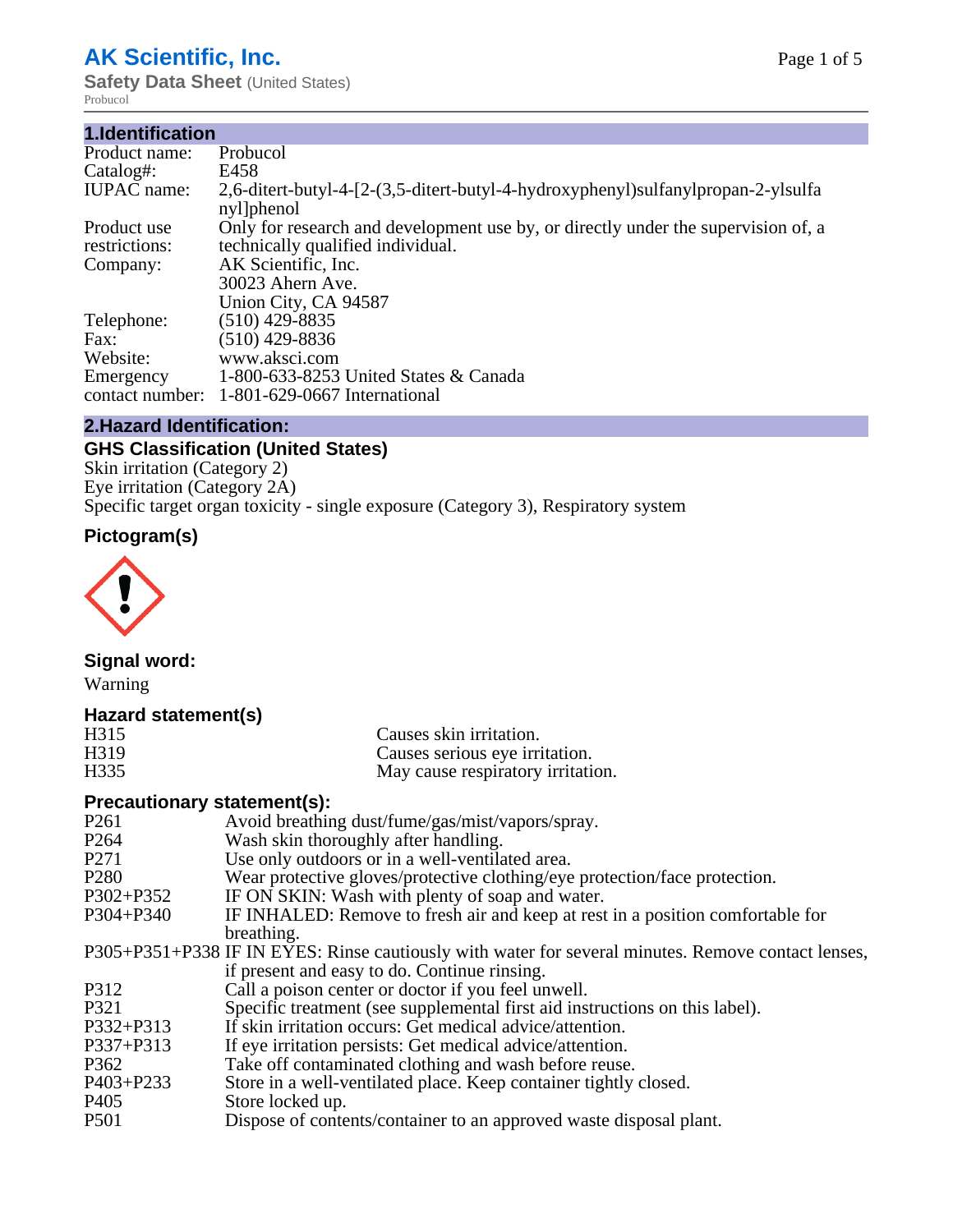# **Hazards not otherwise classified (HNOC) or not covered by GHS:**

none

| 3. Composition/Information on Ingredients |                |  |
|-------------------------------------------|----------------|--|
| Synonyms:                                 | Not available. |  |
| CAS#                                      | 23288-49-5     |  |
| Purity:                                   | 98% (HPLC)     |  |
| EC:                                       | 245-560-9      |  |

#### **4. First Aid Measures**

**General Information:** Immediately remove any clothing contaminated by the product. Move out of dangerous area. Consult a physician and show this safety data sheet.

**Inhalation:** Move person to fresh air. If not breathing, give artificial respiration. If breathing is difficult, give oxygen. Obtain medical aid.

**Skin contact:** Immediately flush skin with running water for at least 15 minutes while removing contaminated clothing and shoes. Wash clothing before reuse. Obtain medical aid immediately. **Eye contact:** Immediately flush open eyes with running water for at least 15 minutes. Obtain medical aid immediately.

**Ingestion:** Do NOT induce vomiting without medical advice. Rinse mouth with water. Never administer anything by mouth to an unconscious person. Obtain medical aid immediately.

**Most important symptoms and effects, both acute and delayed:** No further information available. Please see sections 2 and 11.

**Indication of any immediate medical attention and special treatment needed:** No further information available.

#### **5. Fire Fighting Measures**

**Suitable extinguishing media:** Use water spray, dry chemical, carbon dioxide, or chemical foam. **Specific hazards arising from the chemical:** Carbon oxides, Sulfur oxides.

**Advice for firefighters:** As in any fire, wear a NIOSH-approved or equivalent, pressure-demand, self-contained breathing apparatus and full protective gear. During a fire, irritating and highly toxic gases may be generated by thermal decomposition or combustion.

# **6. Accidental Release Measures**

**Personal precautions, protective equipment and emergency procedures:** Wear protective equipment and keep unprotected personnel away. Ensure adequate ventilation. Remove all sources of ignition. Prevent further leak or spill if safe to do so. For personal protective equipment, please refer to section 8.

**Environmental precautions:** Do not let product enter drains, other waterways, or soil.

**Methods and materials for containment and cleaning up:** Prevent further leak or spill if safe to do so. Vacuum, sweep up, or absorb with inert material and place into a suitable disposal container. Consult local regulations for disposal. See section 13 for further disposal information.

#### **7. Handling and Storage**

**Precautions for safe handling:** Avoid contact with skin, eyes, and personal clothing. Wash hands thoroughly after handling. Avoid breathing fumes. Use only with adequate ventilation. Wear suitable protective clothing, gloves, and eye/face protection. Keep away from sources of ignition. Minimize dust generation and accumulation. Keep container tightly closed. Open and handle container with care. Do not eat, drink, or smoke while handling.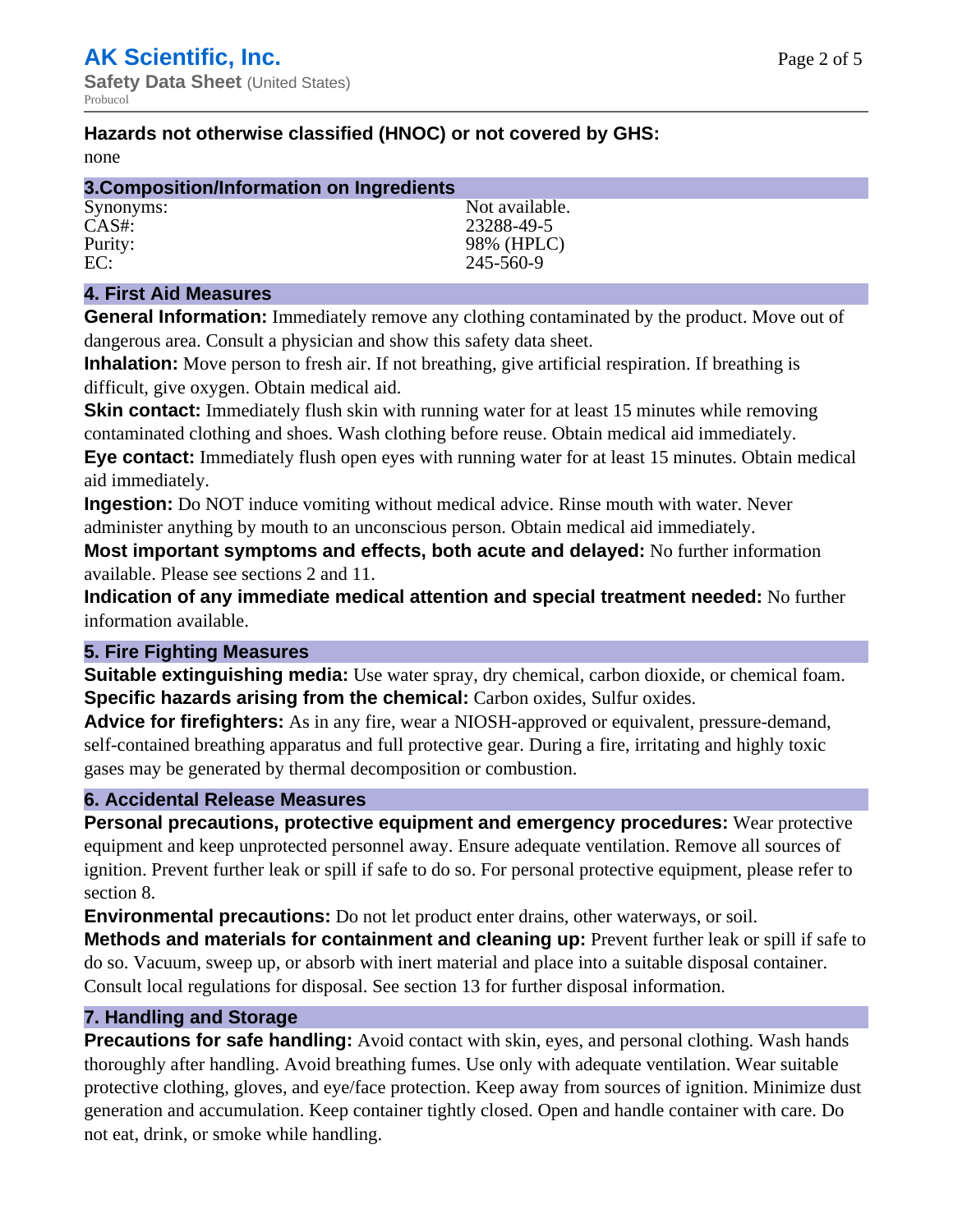**Conditions for safe storage, including any incompatibilities:** Store in a tightly-closed

container when not in use. Store in a cool, dry, well-ventilated area away from incompatible substances. Keep away from sources of ignition.

# **8. Exposure Controls/Personal Protection**

#### **Exposure limits:**

| <b>OSHA PEL:</b>  | Not available. |
|-------------------|----------------|
| NIOSH REL:        | Not available. |
| <b>ACGIH TLV:</b> | Not available. |

**Appropriate engineering controls:** Avoid contact with skin, eyes, and clothing. Wash hands before breaks and immediately after handling the product. Facilities storing or utilizing this material should be equipped with an eyewash fountain. Use adequate general and local exhaust ventilation to keep airborne concentrations low.

#### **Personal protection**

| Eyes:        | Based on an evaluation of the eye or face hazards present, wear chemical splash-resistant<br>safety glasses or goggles with side protection. A face shield may be appropriate in some<br>workplaces. Use eyewear tested and approved under appropriate government standards<br>such as OSHA 29 CFR 1910.133 or EU EN166. |
|--------------|--------------------------------------------------------------------------------------------------------------------------------------------------------------------------------------------------------------------------------------------------------------------------------------------------------------------------|
| Hands:       | Wear gloves selected based on an evaluation of the possible hazards to hands and skin,                                                                                                                                                                                                                                   |
|              | the duration of use, the physical conditions of the workplace, and the chemical resistance                                                                                                                                                                                                                               |
|              | and physical properties of the glove material.                                                                                                                                                                                                                                                                           |
|              | Skin and body: Protective clothing must be selected based on the hazards present in the workplace, the                                                                                                                                                                                                                   |
|              | physical environment, the duration of exposure, and other factors. No fabric can provide                                                                                                                                                                                                                                 |
|              | protection against all potential hazards; therefore it is important to select the appropriate                                                                                                                                                                                                                            |
|              | protective clothing for each specific hazard. At the minimum, wear a laboratory coat and                                                                                                                                                                                                                                 |
|              | close-toed footwear.                                                                                                                                                                                                                                                                                                     |
| Respiratory: | Respirators are not a substitute for accepted engineering control measures such as<br>enclosure or confinement of the operation, general and local ventilation, and substitution                                                                                                                                         |
|              | of less toxic materials. When respiratory personal protective equipment is appropriate                                                                                                                                                                                                                                   |
|              | based on an assessment of respiratory hazards in the workplace, use a NIOSH- or                                                                                                                                                                                                                                          |
|              | CEN-certified respirator.                                                                                                                                                                                                                                                                                                |

| 9. Physical and Chemical Properties |                                          |  |  |
|-------------------------------------|------------------------------------------|--|--|
| <b>Physical State:</b>              | White to almost white crystalline powder |  |  |
| Molecular Formula:                  | C31H48O2S2                               |  |  |
| Molecular Weight:                   | 516.84                                   |  |  |
| Odor:                               | Not available.                           |  |  |
| $pH$ :                              | Not available.                           |  |  |
| <b>Boiling Point Range:</b>         | Not available.                           |  |  |
| Freezing/Melting Point:             | $124 - 125$ °C                           |  |  |
| <b>Flash Point:</b>                 | Not available.                           |  |  |
| <b>Evaporation Rate:</b>            | Not available.                           |  |  |
| Flammability(solid,gas):            | Please see section 2.                    |  |  |
| <b>Explosive limits:</b>            | Not available.                           |  |  |
| Vapor Pressure:                     | Not available.                           |  |  |
| Vapor Density:                      | Not available.                           |  |  |
| Solubility:                         | Not available.                           |  |  |
| <b>Relative Density:</b>            | Not available.                           |  |  |
| Refractive Index:                   | Not available.                           |  |  |
| Volatility:                         | Not available.                           |  |  |
| <b>Auto-ignition Temperature:</b>   | Not available.                           |  |  |
| <b>Decomposition Temperature:</b>   | Not available.                           |  |  |
| <b>Partition Coefficient:</b>       | Not available.                           |  |  |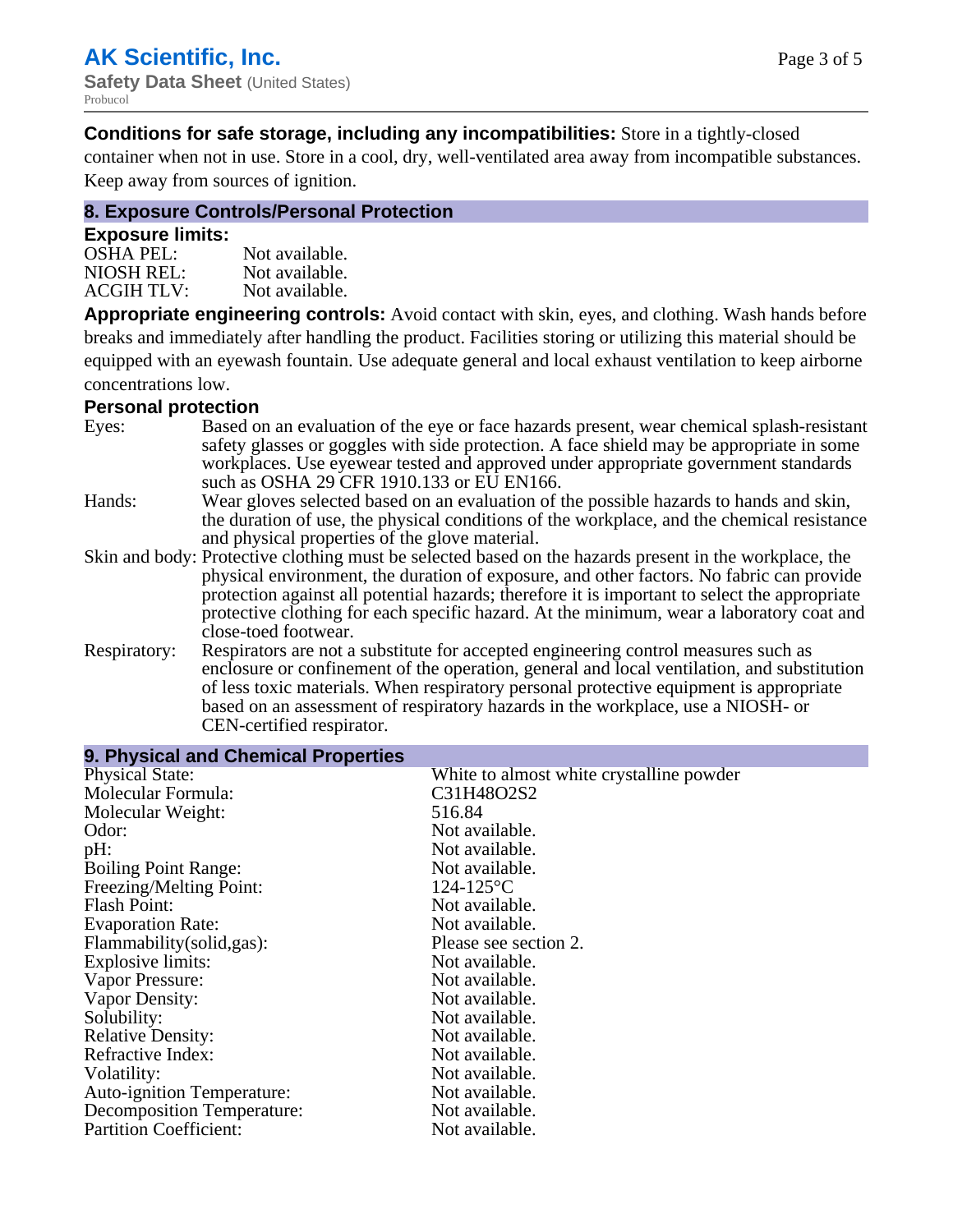# **AK Scientific, Inc.**

**Safety Data Sheet** (United States) Probucol

#### **10. Stability and Reactivity**

| Reactivity:                         | Not available.                                       |
|-------------------------------------|------------------------------------------------------|
| Chemical stability:                 | Stable under recommended temperatures and pressures. |
| Possibility of hazardous reactions: | Not available.                                       |
| Conditions to avoid:                | Dust generation.                                     |
| Incompatible materials:             | Strong oxidizing agents.                             |
| Hazardous decomposition products:   | Carbon oxides, Sulfur oxides.                        |
|                                     |                                                      |

#### **11. Toxicological Information**

RTECS# AL3705000<br>Acute toxicity: Not available. Acute toxicity:<br>Routes of exposure: Symptoms related to the physical,chemical and toxicological characteristics:

Inhalation,eye contact,skin contact,ingestion. Skin contact may result in inflammation characterized by itching, scaling, reddening, blistering, pain or dryness. Eye contact may result in redness, pain or severe eye damage. Inhalation may cause irritation of the lungs and respiratory system. Overexposure may result in serious illness or death.

# **Carcinogenicity**

| IARC: | Not classified.                                                                                       |
|-------|-------------------------------------------------------------------------------------------------------|
| NTP:  | Not listed.                                                                                           |
| OSHA: | Not listed.                                                                                           |
|       | Acute toxic effects: Inflammation of the eye is characterized by redness, watering, and itching. Skin |
|       | inflammation is characterized by itching, scaling, reddening, or, occasionally,                       |
|       | blistering.                                                                                           |

| <b>12. Ecological Information</b> |                |  |
|-----------------------------------|----------------|--|
| Ecotoxicity:                      | Not available. |  |
| Persistence and degradability:    | Not available. |  |
| Bioaccumulative potential:        | Not available. |  |
| Mobility in soil:                 | Not available. |  |
| Other adverse effects:            | Not available. |  |

#### **13. Disposal Considerations**

Disposal of waste: Chemical waste generators must determine whether a discarded chemical is classified as hazardous waste. US EPA guidelines for the classification determination are listed in 40 CFR 261.3. Additionally, waste generators must consult state and local hazardous waste regulations to ensure complete and accurate classification. Observe all federal, state and local regulations when disposing of the substance.

Disposal of packaging: Do not reuse containers. Dispose of as unused product.

| Not hazmat     |
|----------------|
| Not available. |
| Not available. |
| Not available. |
|                |
| Not DG         |
| Not available. |
| Not available. |
| Not available. |
|                |